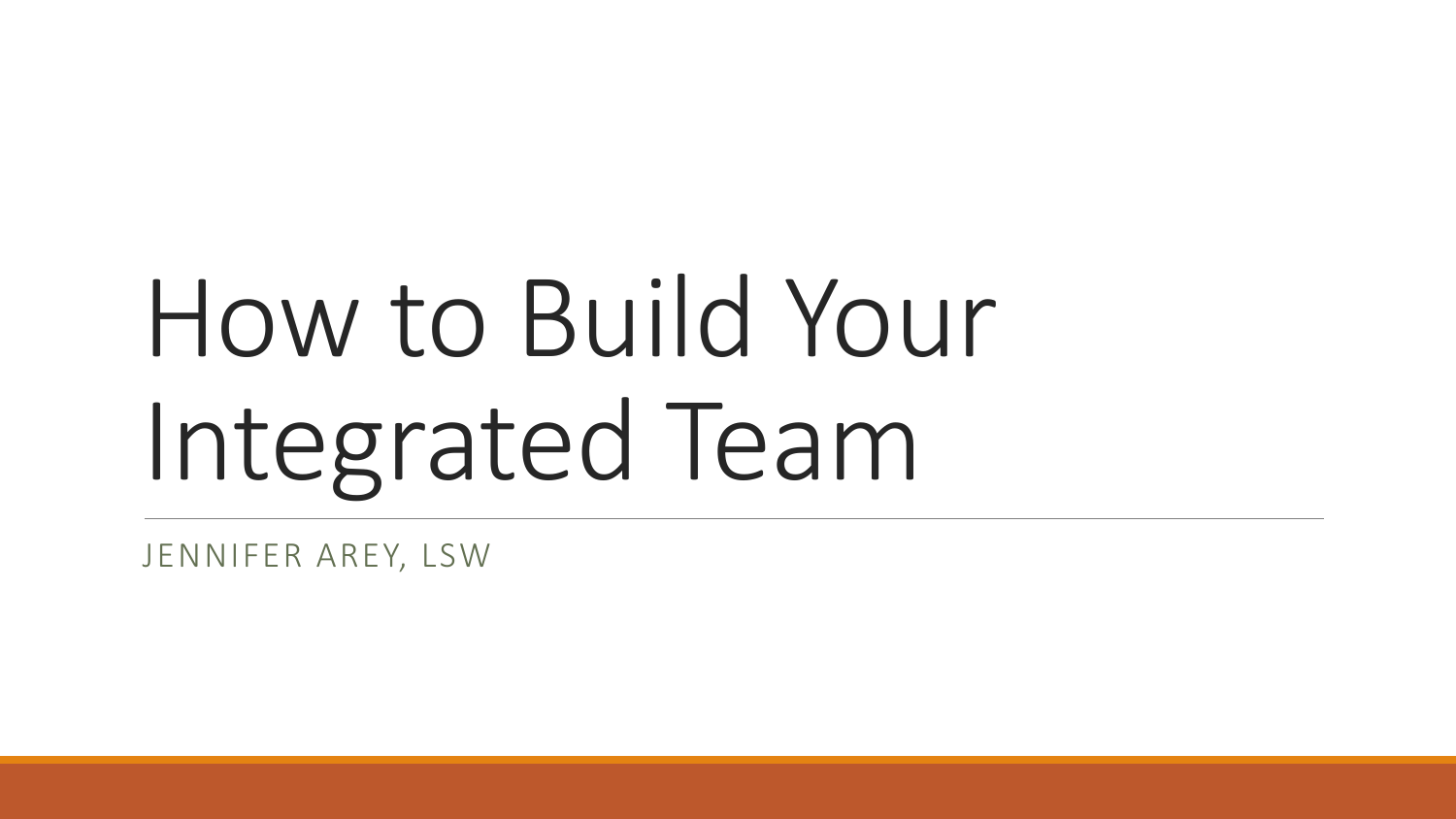# Where do you start?

What are your immediate needs?

- Are you in crisis?
- Are you safe?
	- 911
	- ER
	- Mobile Response
		- PerformCare (under 21) (877) 652-7624
		- Crisis Assessment Response and Enhanced Services (CARES; 21+) – (888) 393-3007

Are your basic needs being met?

◦ Call 211 – connect to county social services

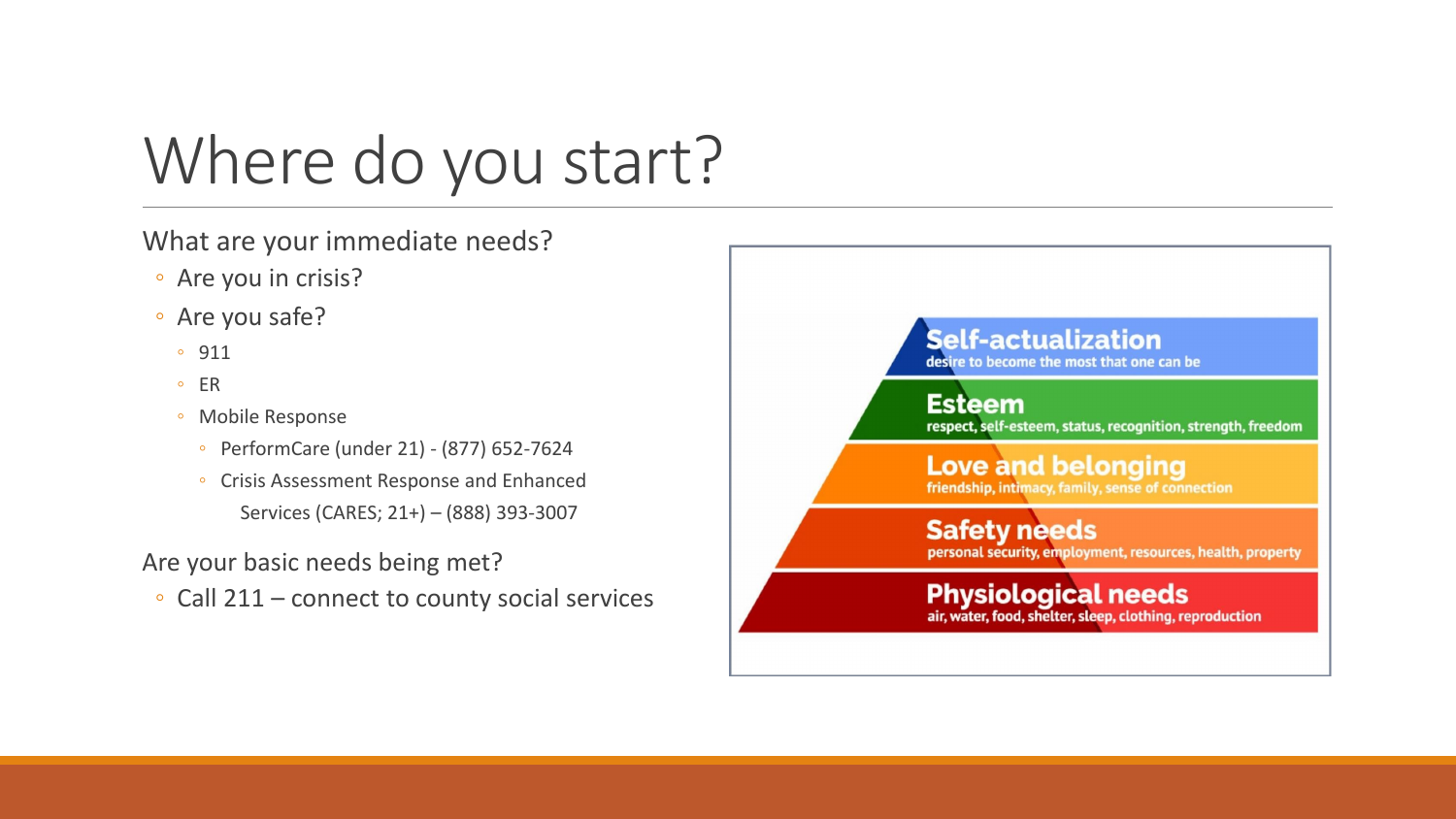# Identify the gaps

- Healthcare
	- Doctor
	- Dentist
	- Specialist
- Education
	- Tutors
	- Advocate
	- Consultants
- Financial
	- Elder law attorney
	- Government benefits
- Social & Recreation
	- Clubs
	- Peer groups
	- Social skills
- Spiritual
	- Church, Synagogue, Temple
	- Mindfulness
- Respite
	- Staff/DSP
	- Agencies
- Etc.

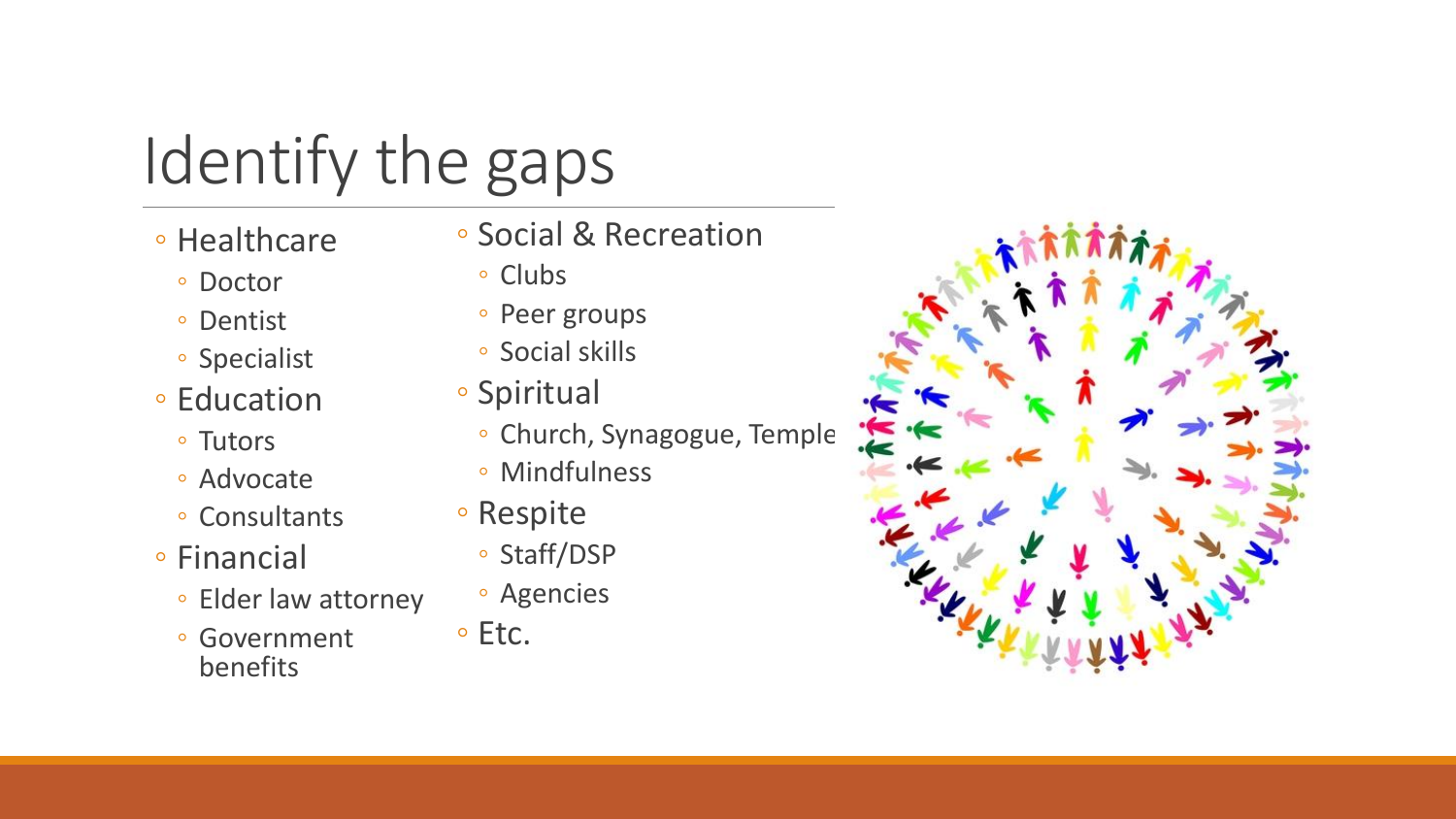## Tools

#### Charting the LifeCourse Nexus

- <https://www.lifecoursetools.com/>
- Person centered
- Help identifying
	- Natural resources
	- Needed services and supports



Developed by the Charting the LifeCourse Nexus - LifeCourseTools.com<br>© 2020 Curators of the University of Missouri | UMKC IHD + March2020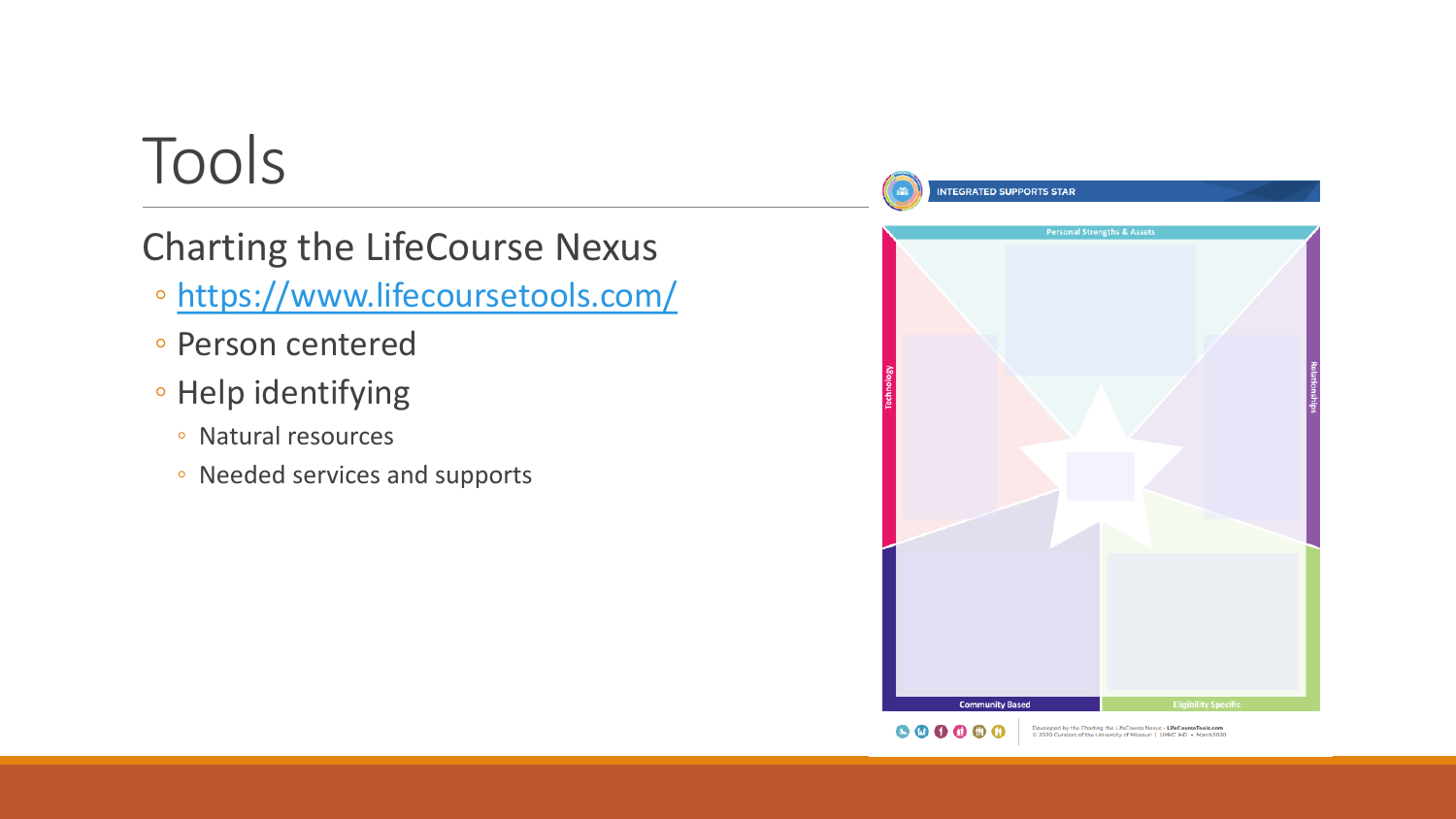### Resources - Parent Groups & Peer Support

Connect with other parents and with the professional leading the group

Learn about likes and dislikes about different resources

First hand testimonials

Groups

- Mom2Mom- [www.mom2mom.us.com](http://www.mom2mom.us.com/)
- Family Support Organization <https://www.nj.gov/dcf/families/support/support/>
- SEPAC/SEPAG Each school district should have one

On-line & Facebook Groups

- VERY active
- High response rate
- Archived posts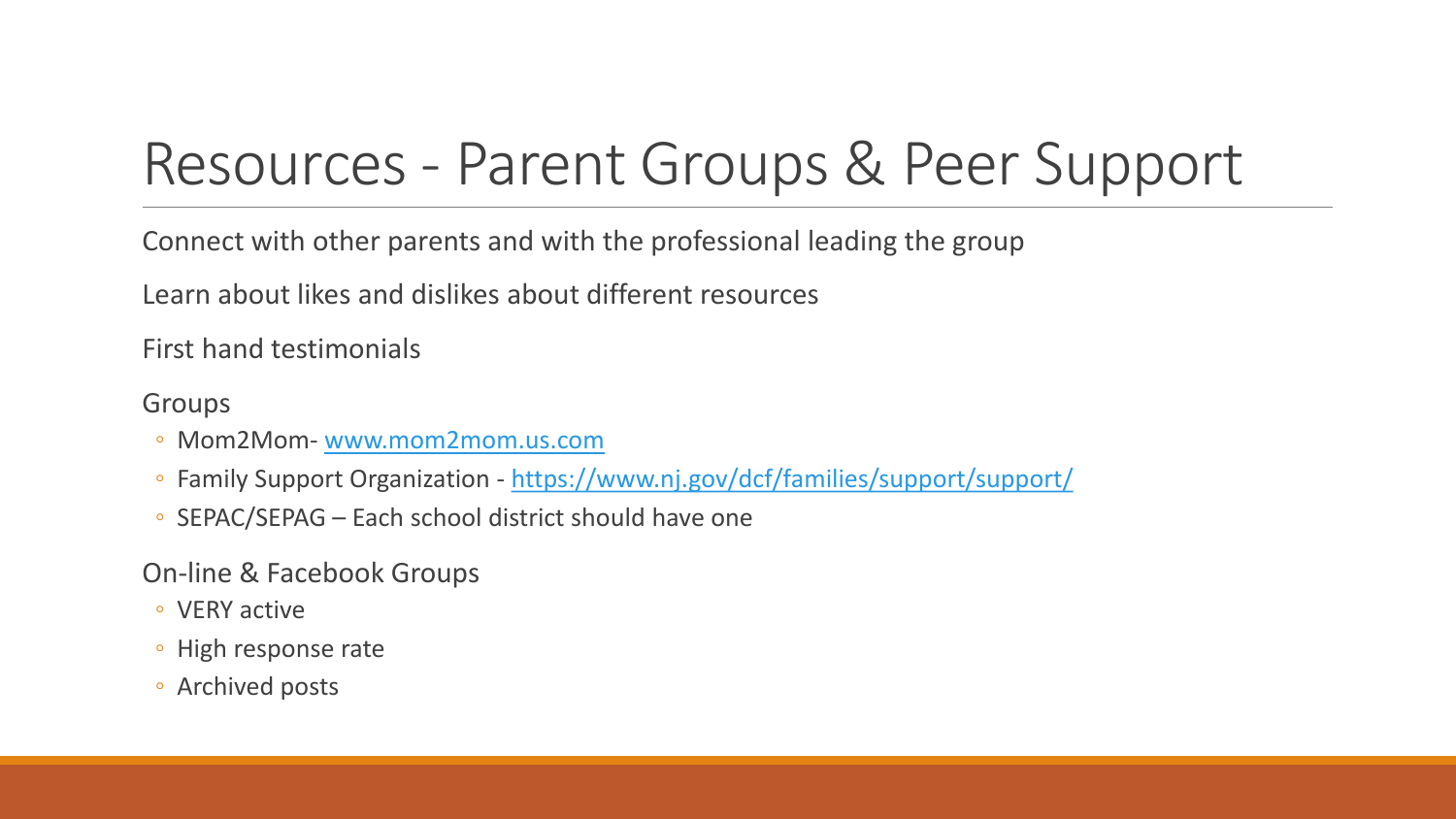# Resources – Workshops & Social Events

Meet other parents interested in the same topics

Meet professionals who are potential resources

Examples of events:

- School functions
- Fundraisers
- Special needs events
- Religious services
- Workshops and information sessions

Get on mailing lists for various organizations to stay connected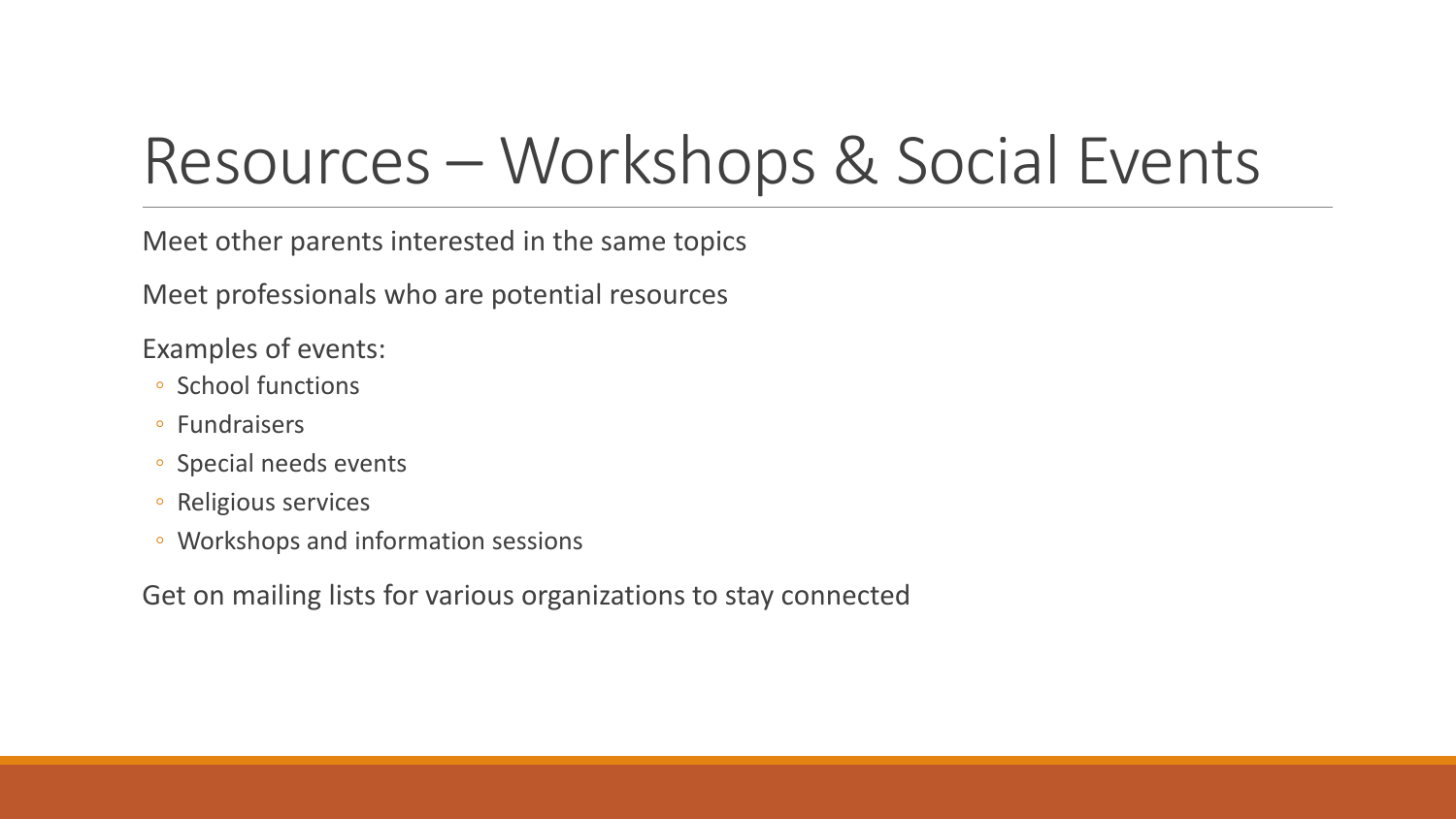# Resources – In the Community

Keep your eyes and ears open! You never know where you will have an opportunity.

Don't be afraid to ask

Places to start:

- Doctor's office
- Place of worship
- Existing service providers
- Child's teacher or other parents

Many programs will offer contact lists for parents and caregivers (e.g. day program, classroom)